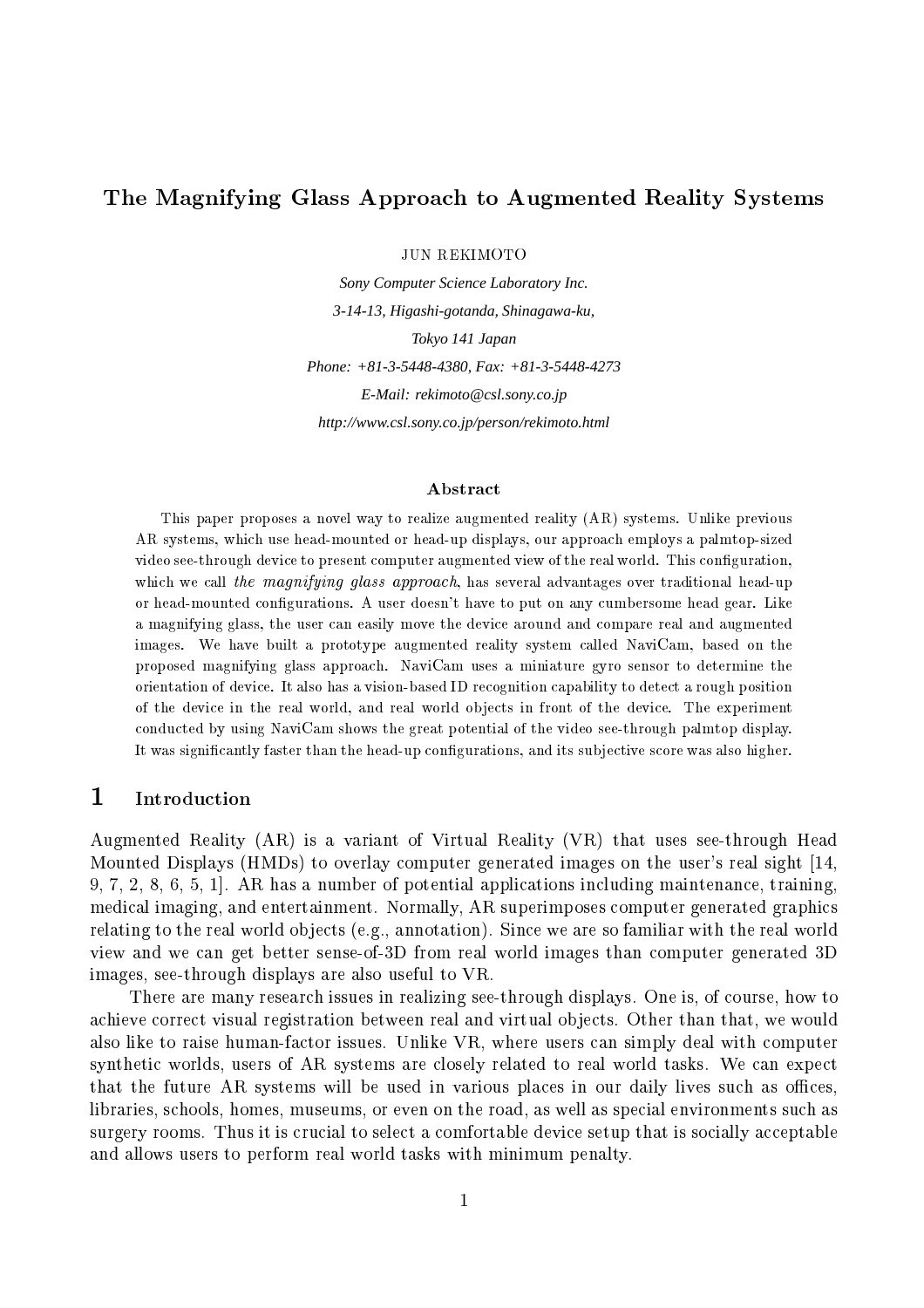

8- 9 :- .-  ;- 

0 - ;-  , - ! , , 1 
 -  -  ) 0   1 ,) < 6 ! , , \*=
 , -  $\mathbf{A}$  , and  $\mathbf{A}$  , and  $\mathbf{A}$  , and  $\mathbf{B}$  , and  $\mathbf{B}$  , and  $\mathbf{B}$  , and  $\mathbf{B}$  
 + > ! ,  \* - ;- ) . explains the experiment to evaluate head-up and hand-held AR systems. Finally, Section 5 - 
)

### - - -

0  - -  ;-   \*)

#### 2.1 -

 $\mathbb{R}^2 \times \mathbb{R}^2 \times \mathbb{R}^2 \times \mathbb{R}^2 \times \mathbb{R}^2 \times \mathbb{R}^2 \times \mathbb{R}^2 \times \mathbb{R}^2 \times \mathbb{R}^2 \times \mathbb{R}^2 \times \mathbb{R}^2 \times \mathbb{R}^2 \times \mathbb{R}^2 \times \mathbb{R}^2 \times \mathbb{R}^2 \times \mathbb{R}^2 \times \mathbb{R}^2 \times \mathbb{R}^2 \times \mathbb{R}^2 \times \mathbb{R}^2 \times \mathbb{R}^2 \times \mathbb{R}^2 \times$  $\alpha$  , and  $\alpha$  and  $\alpha$  and  $\alpha$  is a summer  $\alpha$  into the set of  $\alpha$  in  $\alpha$  is the set of  $\alpha$  intervalses the set of  $\alpha$  intervalses that  $\alpha$  $\blacksquare$  . The set of the set of the set of the set of the set of the set of the set of the set of the set of the set of the set of the set of the set of the set of the set of the set of the set of the set of the set of the  $\blacksquare$  . The state of the state of the state of the state of the state of the state of the state of the state of the state of the state of the state of the state of the state of the state of the state of the state of the  $\mathbb{P}$  -states the state of the state of the state of the state of the state of the state of the state of the state of the state of the state of the state of the state of the state of the state of the state of the state  - 
\* ! \*-   \* 
  - )

 $\mathbb{R}$  . The set of  $\mathbb{R}$  is the set of  $\mathbb{R}$  , we have the set of  $\mathbb{R}$  , we have the set of  $\mathbb{R}$  !  ;6) 2-  
  - \*
   , and a set of the set of the set of the set of the set of the set of the set of the set of the set of the set of the set of the set of the set of the set of the set of the set of the set of the set of the set of the set - -   \* \* -! ,  

  \*  -) 5  - ;- !    \*
 - \* -) < ! 
 - \* - 3 -) 2-  $\mathbb{R}$  . The set of  $\mathbb{R}$  is the set of  $\mathbb{R}$  is the set of  $\mathbb{R}$  is the set of  $\mathbb{R}$ this effect correctly.

### 

 $\mathbf{A}$  $\mathcal{L}_{\mathcal{A}}$  . The approach winter is cancel that the control of the additional measurement in  $\mathcal{A}$  !  ) B -- ) ; -    -  - - 
 \$()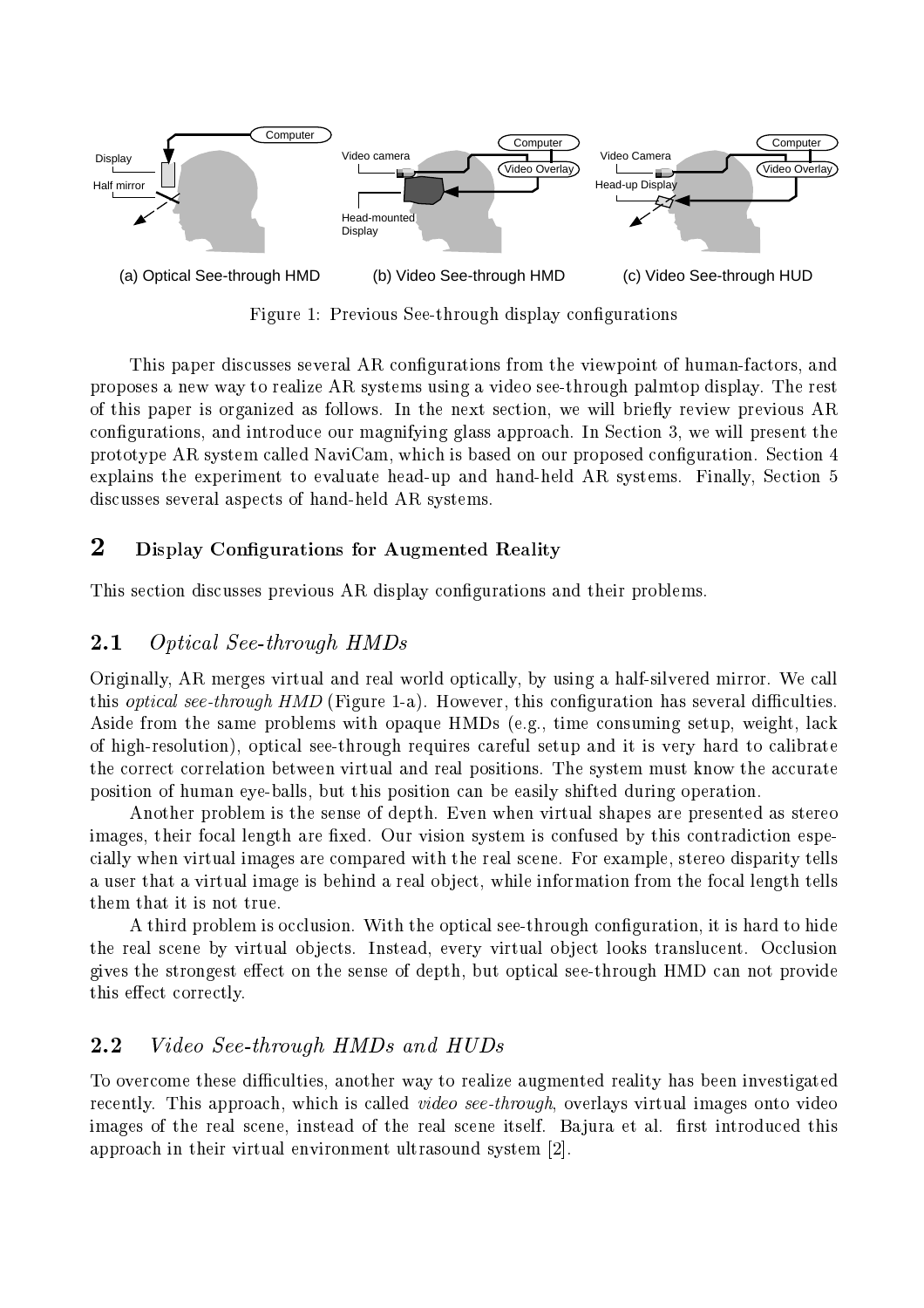

Figure 2: The magnifying glass metaphor

The video see-through approach has several advantages over the optical see-through approach. Once the correct visual registration of the virtual image is established, it is possible to provide correct occlusion between virtual and real objects. With a simple chroma-key video mixer, for example, it is easy to determine which image should be displayed, pixel-by-pixel. Object registration itself is easier than that of optical see-through. Bajura and Neumann suggested the method of obtaining coordinates information directly from incoming video images [3].

More precisely, there are two variation in video see-through AR. Bajura et al.'s system uses an opaque HMD (VPL EyePhone) to present virtual and real images, so the user's sight is completely shielded from the real world view by a HMD. We call this the video see-through HMD approach (Figure 1-b). Another configuration is to use a head-up display (HUD) that partially covers a viewer's dominant eye to display images, so the viewer watches a *virtual* floating window in front of his/her face (*video see-through HUD*) (Figure 1-c). PrivateEye and VirtualVision are typical examples of HUDs and can be used as video see-through HUDs. For example, Kuzuoka used the video see-through HUD configuration in his CSCW system called SharedView [10]. In his system, an operator puts on an HUD that displays images from a head-mounted camera merged with an instructor's hand.

However, both head-mounted and head-up video see-through approaches have problems. With the video see-through HMD, the user can only see the real world through the video. It means that the user's visual ability of recognizing real world is limited by the quality (resolution, color separation, and field of angle, etc.) of video images. It becomes a serious problem when an application of AR is a subtle real world task (e.g., surgery). The video see-through HUD has other problems: it introduces a dead angle area in front of the user's head, and it forces only one eye to see virtual images, which might put stress on viewers' eyes.

#### 2.3 Video See-through Palmtops - The Magnifying Glass Approach

This paper proposes another configuration to realize augmented reality systems. Instead of wearing a head gear device, our approach uses a palmtop video see-through device. This approach is also called the magnifying glass metaphor approach (Figure 2). While a real magnifying glass optically enlarges the real world, a system based on this approach enlarges it in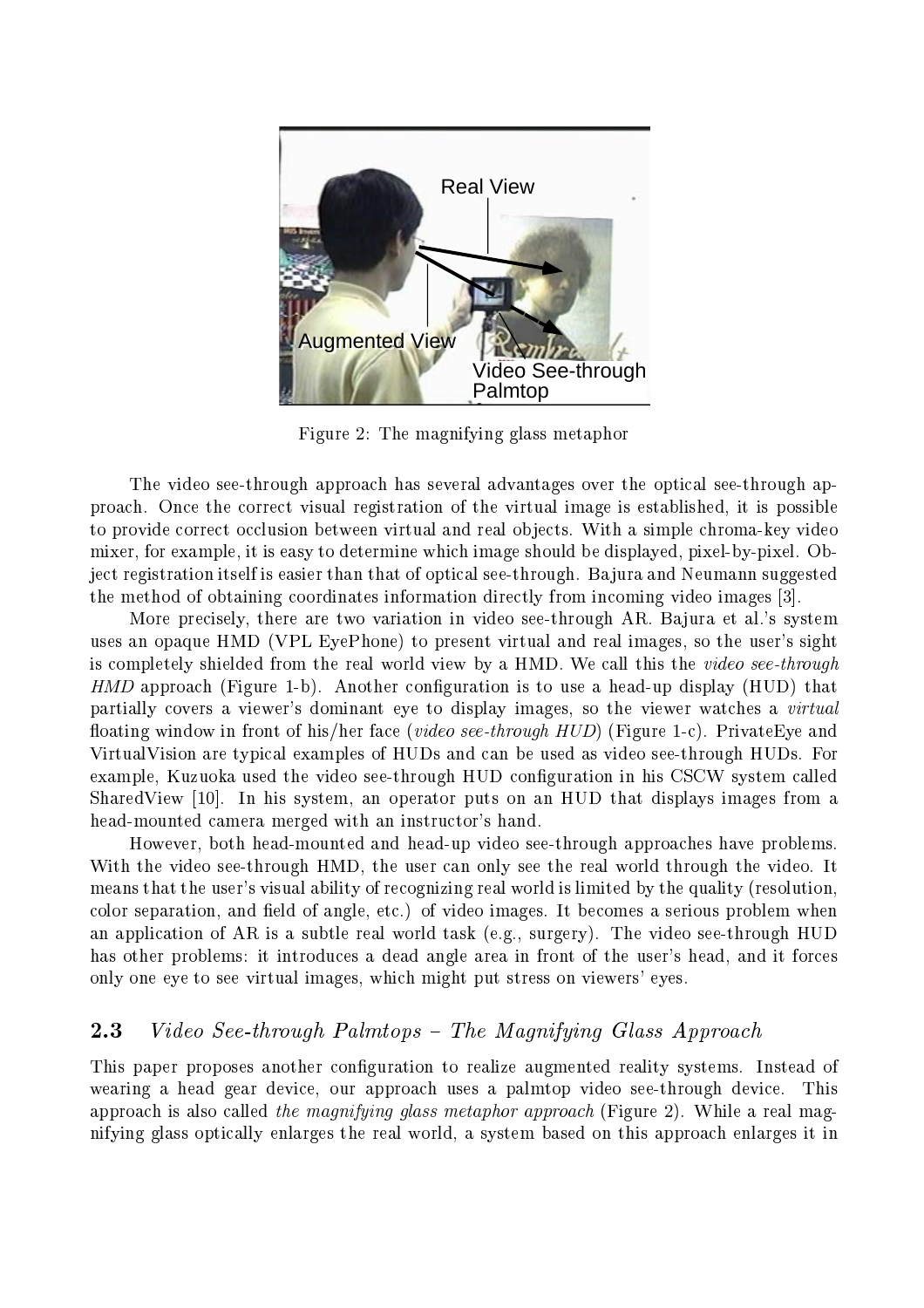

8- /9 0 - , + >



8- 9 0 
 - + >

### terms of *information*.

 $\mathbf{D} = \mathbf{D} \mathbf{D} \mathbf{D} \mathbf{D} \mathbf{D} \mathbf{D} \mathbf{D} \mathbf{D} \mathbf{D} \mathbf{D} \mathbf{D} \mathbf{D} \mathbf{D} \mathbf{D} \mathbf{D} \mathbf{D} \mathbf{D} \mathbf{D} \mathbf{D} \mathbf{D} \mathbf{D} \mathbf{D} \mathbf{D} \mathbf{D} \mathbf{D} \mathbf{D} \mathbf{D} \mathbf{D} \mathbf{D} \mathbf{D} \mathbf{D} \mathbf{D} \mathbf{D} \mathbf{D} \mathbf{D} \mathbf$  $\mathbf{A}$  $\blacksquare$  : the state of the state of the state of the state of the state of the state of the state of the state of the state of the state of the state of the state of the state of the state of the state of the state of the  
  \*   ?- ?-3
 , \*,  $\mathbf{A}$  , and  $\mathbf{A}$  , and  $\mathbf{A}$  , and  $\mathbf{A}$  , and  $\mathbf{A}$  , and  $\mathbf{A}$  $\blacksquare$  . The contract of the contract of the contract of the contract of the contract of the contract of the contract of the contract of the contract of the contract of the contract of the contract of the contract of the     )

<  ! - ,\* 3 ;-    , ) 5 , \* 3  -   section.

## -

### **3.1** System Architecture

 $\mathbf{A} = \mathbf{A} \mathbf{A} + \mathbf{A} \mathbf{A} + \mathbf{A} \mathbf{A} + \mathbf{A} \mathbf{A} + \mathbf{A} \mathbf{A} + \mathbf{A} \mathbf{A} + \mathbf{A} \mathbf{A} + \mathbf{A} \mathbf{A} + \mathbf{A} \mathbf{A} + \mathbf{A} \mathbf{A} + \mathbf{A} \mathbf{A} + \mathbf{A} \mathbf{A} + \mathbf{A} \mathbf{A} + \mathbf{A} \mathbf{A} + \mathbf{A} \mathbf{A} + \mathbf{A} \mathbf{A} + \mathbf{A$ C \* ! ,  \* 
 ) 8- / , - ,  $\mathcal{L}=\{\mathcal{L}^{\text{max}}_{\mathcal{L}^{\text{max}}_{\mathcal{L}^{\text{max}}_{\mathcal{L}^{\text{max}}_{\mathcal{L}^{\text{max}}_{\mathcal{L}^{\text{max}}_{\mathcal{L}^{\text{max}}_{\mathcal{L}^{\text{max}}_{\mathcal{L}^{\text{max}}_{\mathcal{L}^{\text{max}}_{\mathcal{L}^{\text{max}}_{\mathcal{L}^{\text{max}}_{\mathcal{L}^{\text{max}}_{\mathcal{L}^{\text{max}}_{\mathcal{L}^{\text{max}}_{\mathcal{L}^{\text{max}}_{\mathcal{L$ gyro-sensor.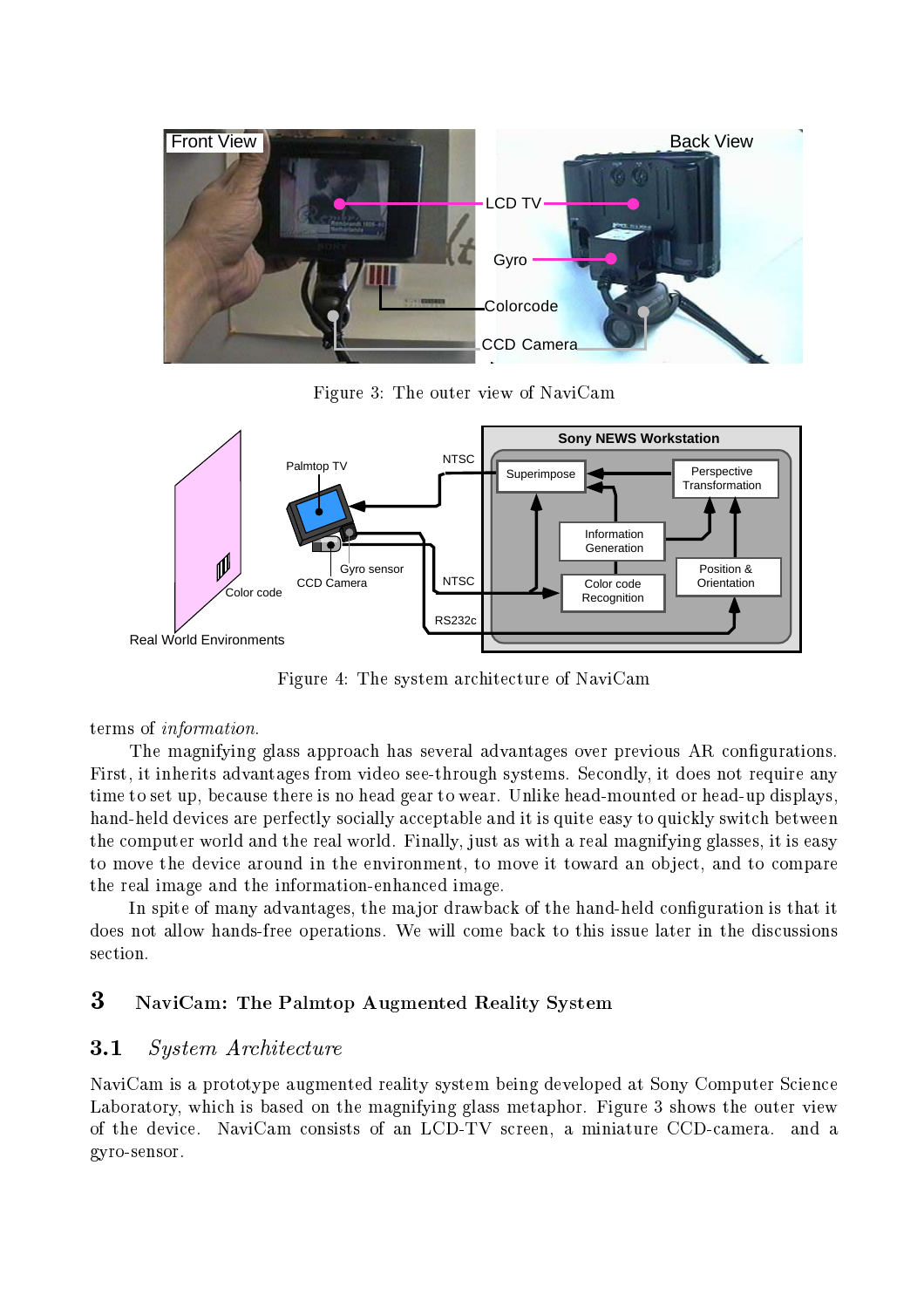**TONY ANGEL** mmm Tue Nov 22 13:18:32 1994 **NaviCam Material Video** 1:00PM - 3:00PM Weekly Meeting Take 1 3:30PM - 10:00PM Shoot a Video 994 15 13 14  $15$  $16$  $17$ 18 19 NaviCam-うえ 26

(b) Annotation of a movable object (a) Augmenting a paper calender

Figure 5: Snapshots from the NaviCam screen

The information flow of the system is shown in Figure 4. The real world view is captured by the CCD camera. Captured images are sent to the Unix workstation (Sony NWS-5000X with video capture and encoder boards), then merged with computer-generated information (either text or graphics), and sent back to the LCD screen. Thus, NaviCam presents the view at which the user is looking as if it is a transparent board, with computer augmented information. Video superimposition is performed by software and the system can process at a rate of 10 frames per second.

The gyro (JAE MAX3) used with this system is a solid state inertia-based position tracker consisting of three acceleration sensors and three orthogonal angular rate sensors. It is a 6DOF tracker so that it can report  $x-y-z$  positions as well as orientations (yow, pitch, and roll). Unlike other magnetic or acoustic position sensors, this device can detect position and orientation without other transmitter or receivers. Currently, NaviCam does not use position information reported from the gyro, because of its unacceptable inaccuracy. This is partially due to the limited precision of the gyro used. Another reason is that to obtain a position, it is necessary to transform a received acceleration vector in the body coordinates into its representation in the local coordinates by using angular information from the sensor. Since angular information may also have an error, it affects on the accuracy of positional information. This error can easily be accumulated during the double integration process of calculating a position from the acceleration.

#### $3.2$ **ID** Recognition

Another unique feature of NaviCam is its ID recognition capability. By analyzing video images from the CCD camera, it can recognize a color-code, which is a kind of barcode, in front of the camera. This capability allows the system to detect a real world object in front of the system and to present information regarding to that object.

Figure 5 (a) is an example usage of ID-awareness. There is a real paper calender with a color-code ID tag. NaviCam detects its ID, and recognizes that the user is looking at a paper calender. Then the system retrieves schedule information from the database and superimposes it on the screen.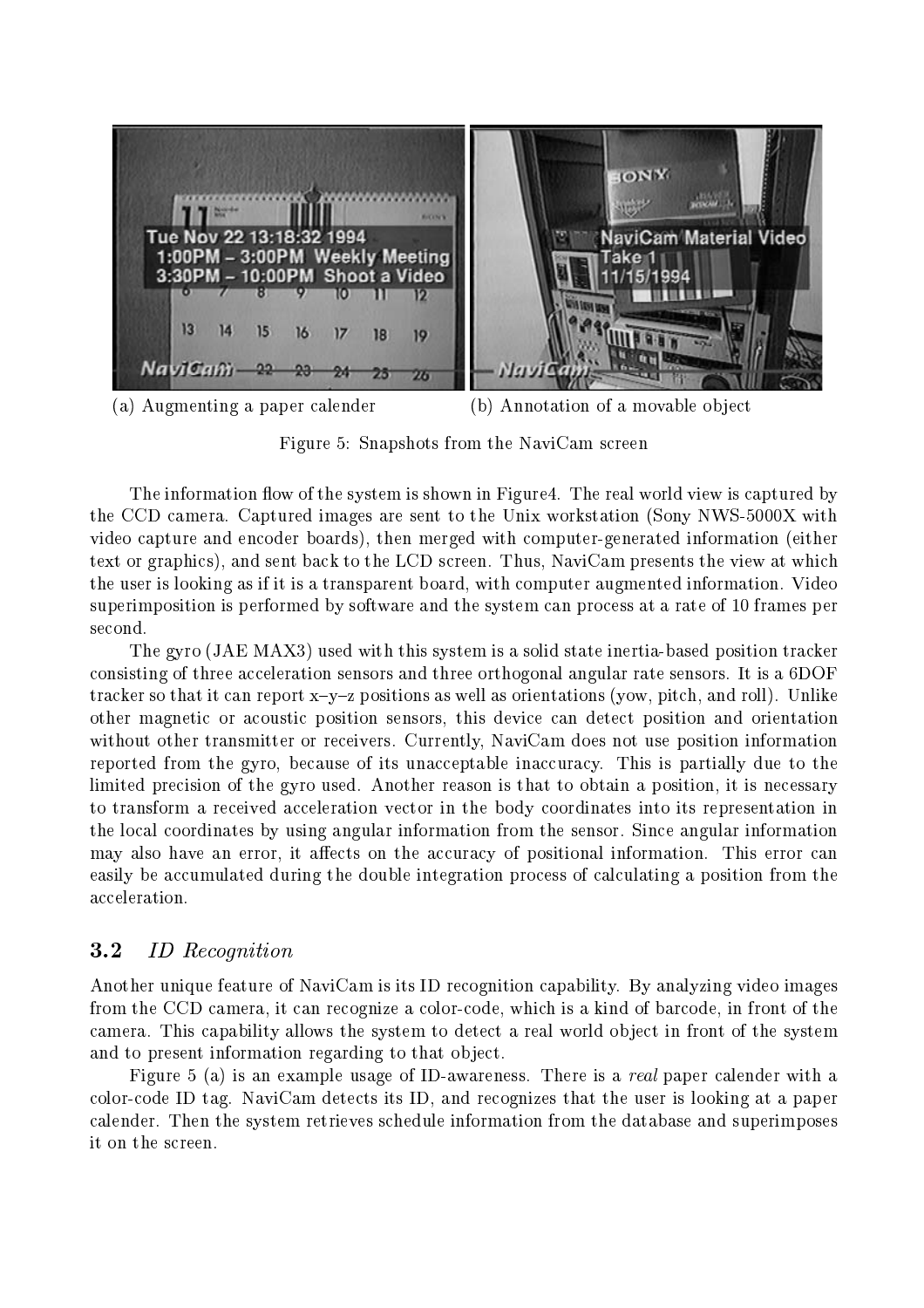

Figure 6: The Experiment

ID-awareness has some advantages over the traditional position-aware approach used by previous augmented reality systems. By using ID detection, the system can augment information about objects that might move. For example, the system can display information about a magnetic tape (Figure 5 (b)). Only using location information, this capability is very difficult to achieve. Feiner et al. tried to augment information on a movable object (e.g., a tray of a laser printer) by attaching another position sensor to that object [8]. However, this approach is unrealistic because it is almost impossible to attach position sensors to all objects in the real world.

### $\overline{4}$ Evaluation

Using NaviCam as described in the previous section, we conducted an experiment to see the effect of head-mounted and palmtop configurations on the usability of augmented reality.

#### $4.1$  $Design$

In this experiment, we placed three targets in an office environment and a subject *visits* these targets. The targets were placed on the wall, on a picture, and on a workstation (Figure  $6$  (a)). "Visit" means that subjects should locate a target about the center of the screen (either a head-up display or a palmtop display). To ensure this, we used a color-code tags as targets. When the system recognizes a color-code, it generates a beep sound and displays a message on the screen to inform the subject that he/she can proceed to the next target. Three targets were placed in different positions and different orientations. Thus the subjects must move the device both vertically and horizontally, and turn it to visit all three targets.

Subjects perform this task with the following three different conditions. The same software system was used in all conditions.

palmtop Subjects perform the task with a NaviCam palmtop system, as described in the previous section.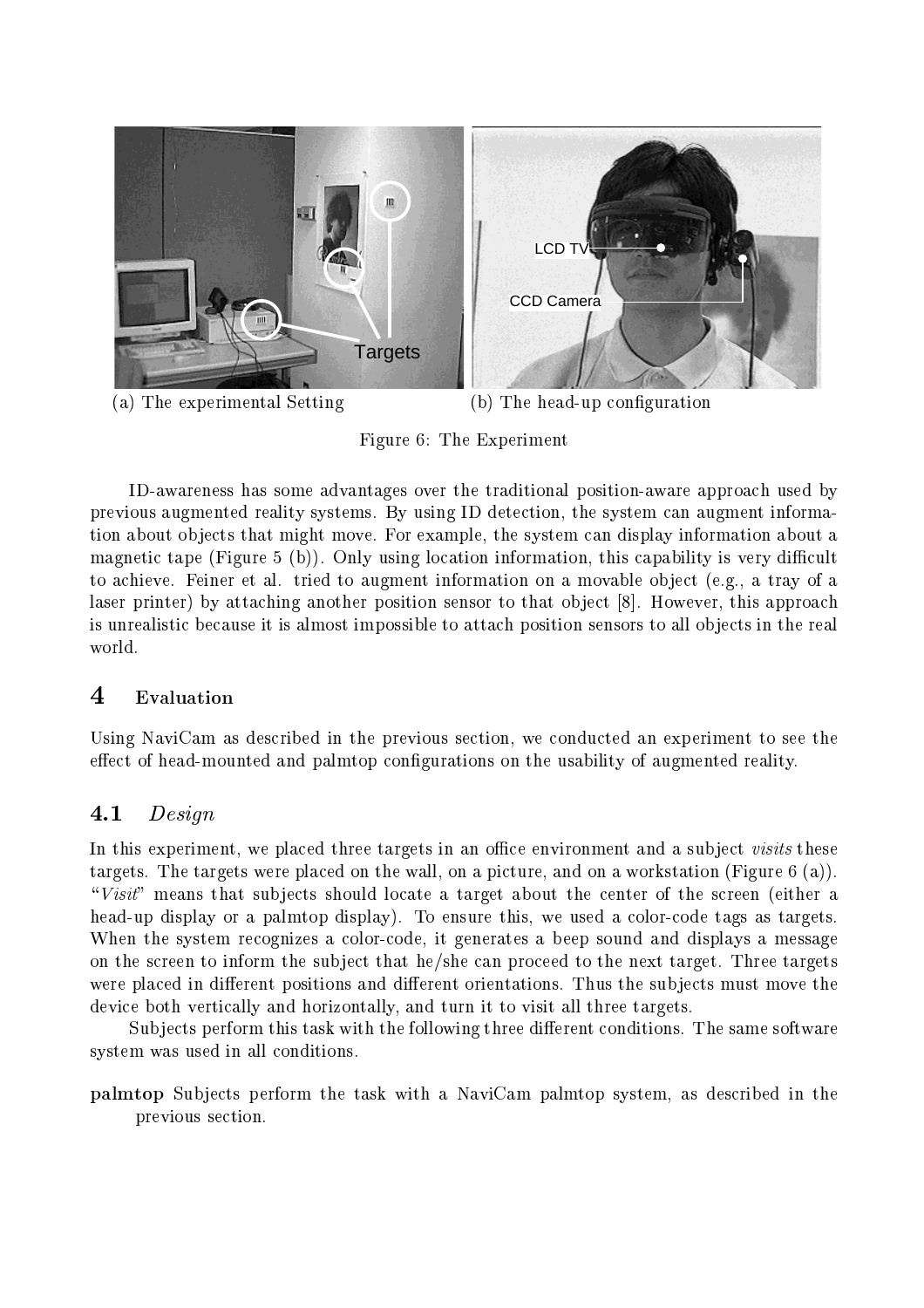

Figure 7: Experimental results

head-up Subjects perform the task with a head-up display (VirtualVision Sport) and a headup CCD camera (same as NaviCam 's camera), as shows in Figure 6 (b).

hybrid Subjects perform the task with a head-up display and a CCD camera in their hand.

6 subjects, all were computer engineers, took this experiment. Each subject performed 10 trials (visiting three targets) with each condition, 30 trials in total. The order of use of the three conditions was conter-balanced across the subjects. Prior to each task, some training trials were given. The task completion times were logged by the computer. After the experiment, each subject rated three conditions on a scale from 1 (worst) to 7 (best) in terms of accuracy, speed, and easy to use.

#### 4.2 Results

The results of the experiment are shown in Figure 7. The ANOVA test was carried out on those results. Here are summaries of the analysis. Regarding task performing times, both the palmtop and the hybrid were significantly faster than the head-up condition  $(F(2, 177) =$ 54.31,  $p \ll 0.001$  and  $F(2, 177) = 52.46$ ,  $p < 0.001$ , respectively), while there was no significant difference between the palmtop and the hybrid. Regarding to subjective ratings, the subjects felt that the head-up was harder than the palmtop  $(F(2, 15) = 15.1, p < 0.001)$  and the hybrid  $(F(2, 15) = 10.5, p < 0.01)$ . The subjects also felt the head-up was slower than the palmtop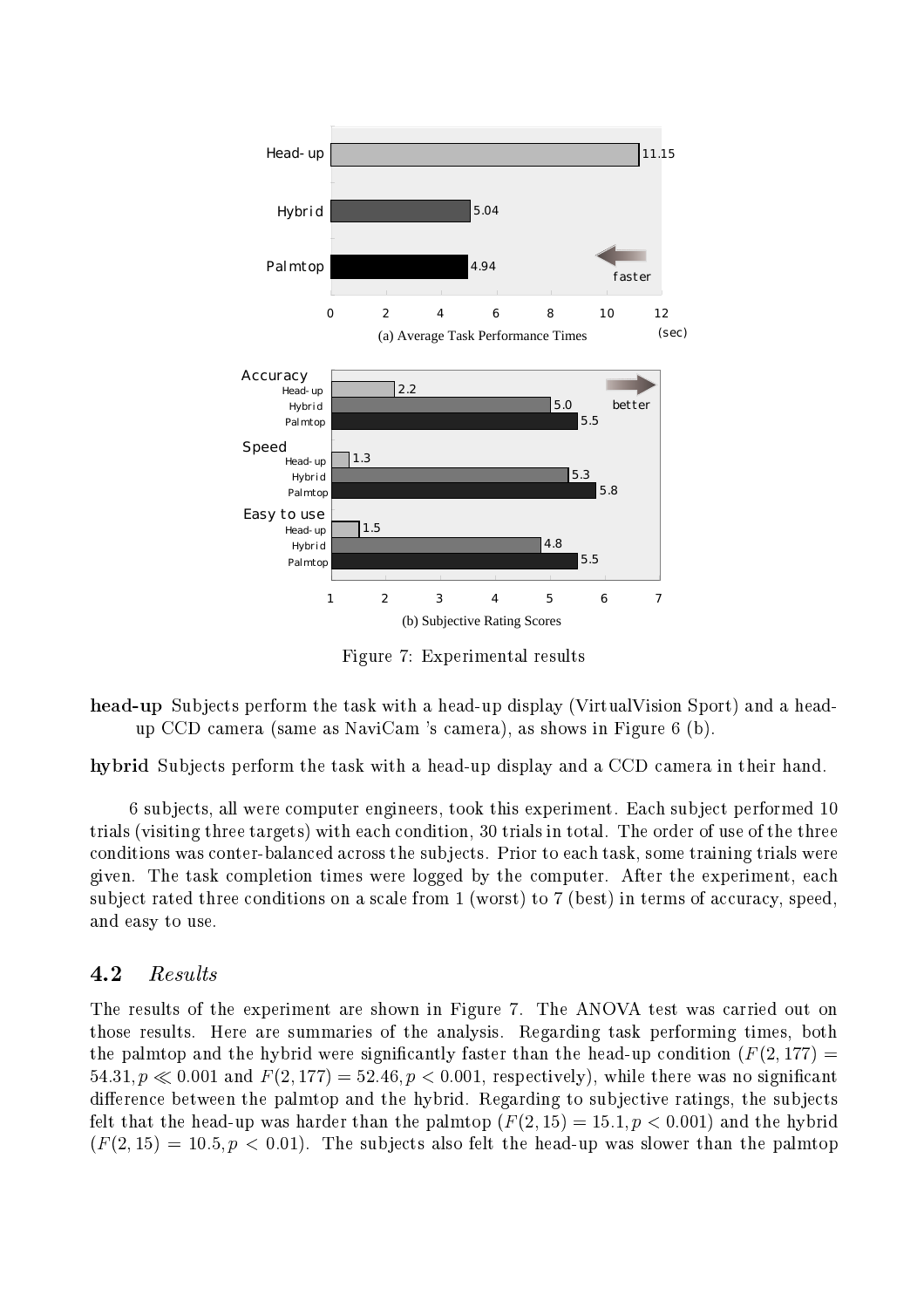$(F(2, 15) = 17.9, p < 0.001)$  and the hybrid $(F(2, 15) = 14.1, p < 0.001)$ , and the head-up was less accurate than the palmtop  $(F(2, 15) = 7.73, p < 0.01)$  and the hybrid  $(F(2, 15) = 5.59, p <$ 0.05). There was no significant difference between the hybrid and the palmtop.

As confirmed by the experiment, the palmtop was significantly faster than the head-up, and all subjects preferred it to the head-up configuration. Other observations we found were as follows. The subjects with the head-up and the hybrid often confused the virtual and the real images. Some subjects even preferred to close one eye so that they could concentrate on the virtual view. There was no such confusion with the palmtop condition. With the hybrid condition, which was as fast as the palmtop, some subjects simply ignored virtual images on the head-up display and only relied on the sound feedback from the system. Thus, the result might be different if the task was designed to require information from the virtual view, without the help of sound feedback.

Paucsh et al. also reported that a HMD with a head-coupled tracker was able to improve performance in their experimental tasks, as compared with a combination of a stable display and a hand-held viewpoint control device [11]. Their result looks to be contradicting with ours, although the tasks performed were different.

To explain these different results, we would like to argue that the difference between virtual and augmented reality is very significant. In VR, a user recognizes the location and orientation only from VR devices. Thus, when the user's head movement is decoupled from virtual viewpoint movement, the user easily gets confused. In AR, on the other hand, a user can use their own spatial ability, because the virtual world is always related to the real world. As observed throughout the experiment, even though the palmtop device was not coupled with a subject's head movement, the subject was able to use their real world view to perform the task.

The other observation to be noted is the weight. The weight of the current prototype palmtop device is about  $430g$  and some subjects complained of holding it in the air for a long time.

#### $\overline{5}$ **Discussions**

Table 1 summarizes the features of AR configurations. As indicated in the table, it is clear that the major disadvantage of the palmtop configuration is its lack of hands-free capability. The palmtop approach is thus not suitable for some applications requiring two handed operation (e.g. surgery). On the other hand, putting on head-up gear is, of course, rather cumbersome and under some circumstances might be socially unacceptable. This situation will not change until head-up gear becomes as small and light as bifocal spectacles are today.

For the ID detection purpose used in NaviCam, the head-up configuration is also somewhat impractical because it forces the user to place their head very close to the object. Since hand mobility is much quicker and easier than head mobility, the palmtop configuration appears more suitable for browsing through a real world environment.

Another potential advantage of the palmtop configuration is that it still allows traditional interaction techniques through its screen. For example, you could to annotate the real world with letters or graphics directly on the palmtop screen with your finger or a pen. You could also operate it by touching a menu on the screen. This is quite plausible because most existing palmtop computers have a touch-sensitive, pen-aware LCD screen. On the other hand, a head-up configuration would require other interaction techniques with which users would be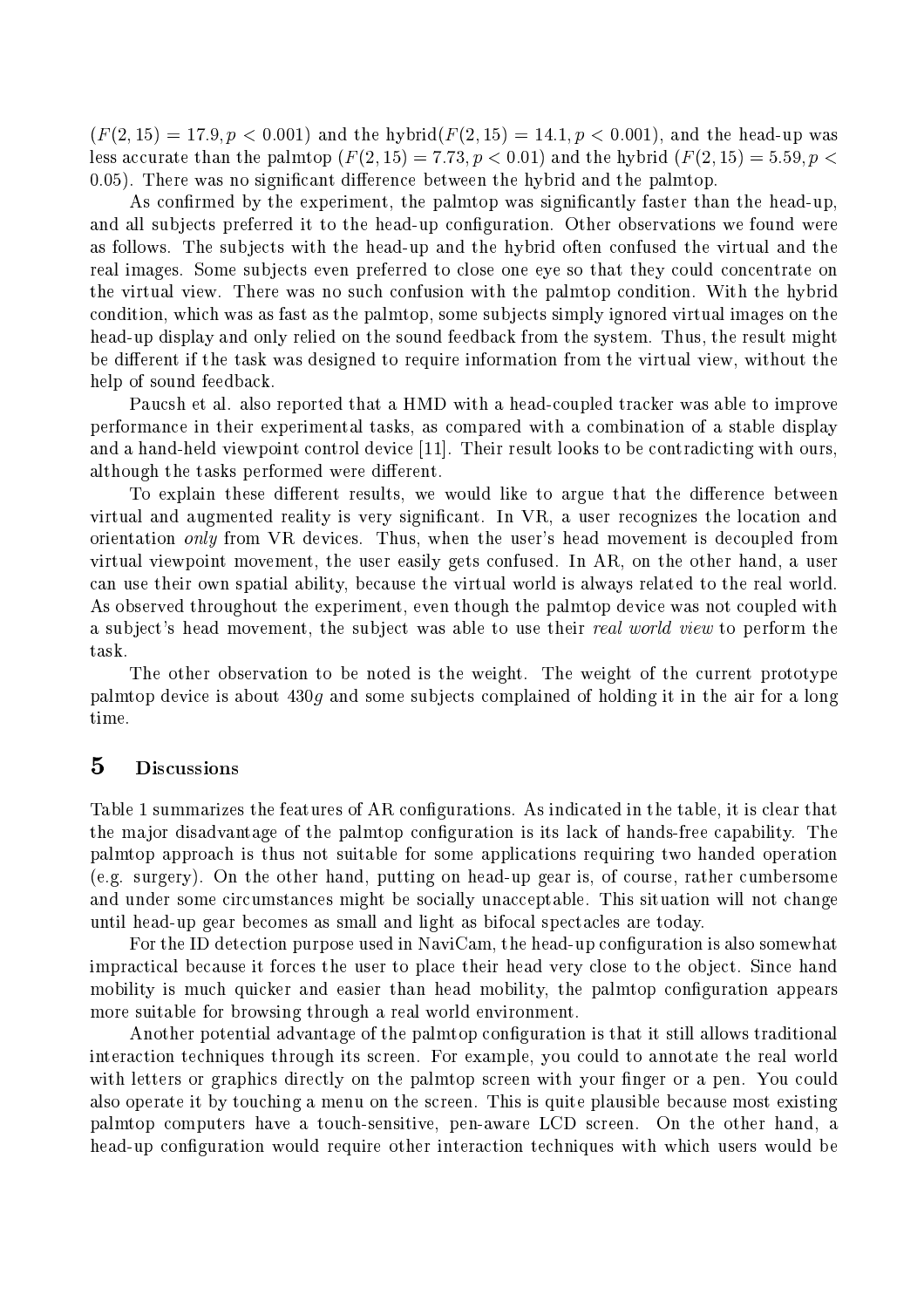| see-through type      | optical        | video                  | video        | video     |
|-----------------------|----------------|------------------------|--------------|-----------|
| display type          | head-mounted   | head-mounted           | head-up      | palmtop   |
|                       | [9, 8, 14, 1]  | $\left[2,\; 12\right]$ | [10, 13]     |           |
| setup                 | very difficult | difficult              | easy         | very easy |
| real world view       | fair           | bad                    | fair         | good      |
| dead angle            | n <sub>0</sub> | no                     | yes          | no        |
| movement              | slow           | slow                   | slow         | fast      |
| social acceptance     | n <sub>0</sub> | n <sub>O</sub>         | may be       | yes       |
| on screen interaction | n <sub>0</sub> | n <sub>0</sub>         | $\mathbf{n}$ | yes       |
| hands free            | yes            | yes                    | yes          | no        |

Table 1: A summary of comparison among augmented reality configurations

unfamiliar. For example, CMU's ViewMan system uses a special dial-like input device [4], but its ability looks quite limited as compared with a pen or a touch panel.

Returning to the magnifying glass analogy, we can identify uses for real head-up magnifying glasses for some special purposes (e.g. watch repair). The head-up configuration therefore has advantages in some areas, however, hand-held magnifying lenses are still dominant and most prefer them in their daily lives. Thus we can conclude that there should be many applications where palmtop AR systems are more usable and practical than head-up AR systems.

### 6 Summary

In this paper, we have proposed a video see-through palmtop approach (also called the magnifying glass approach) to realize augmented reality systems. This configuration is radically different from traditional VR and AR systems, but has great potential to enhance human's ability in interacting with the real world environment. We are currently working on improvement of a gyro device driver to combine ID-awareness and location-awareness capabilities.

### **ACKNOWLEDGMENTS**

We would like to thank Katashi Nagao, Satoshi Matsuoka, and Jonathan Grudin for their helpful discussions. Special thanks also go to the subjects who volunteered for the experiment, Rodger Lea for his valuable comments on the draft, and Hiroshi Yoshimatsu for information on gyro sensors. Finally, we would like to thank Mario Tokoro and Toshi Doi for their continuing support.

# References

[1] Daniel G. Aliaga. Virtual and real object collisions in a merged environment. In Proceedings of the  $VRST'94$  Conference, pp. 287-298, 1994.